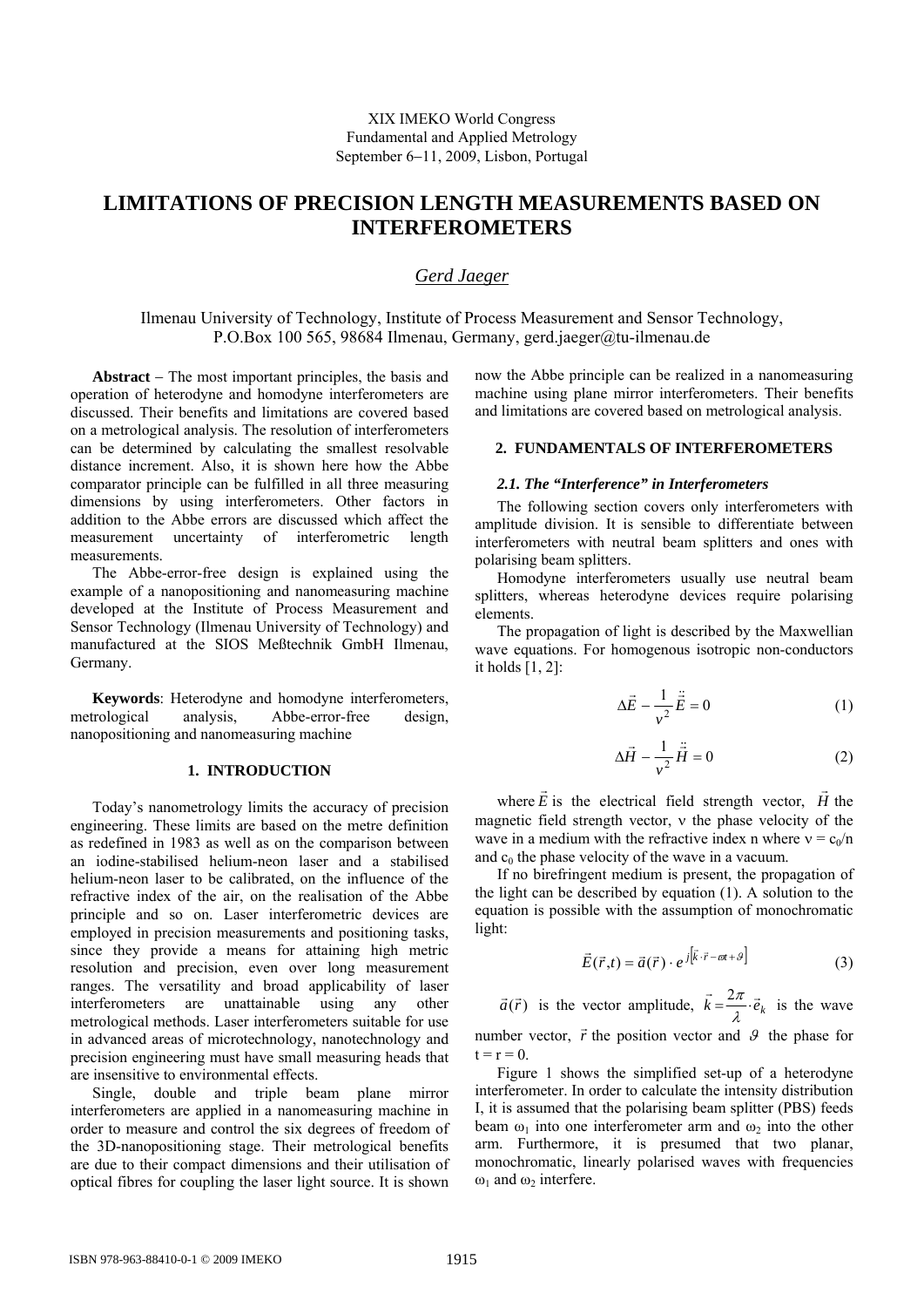

Fig. 1: Heterodyne Interferometer

The following relationships are used to calculate the intensity distribution:

$$
I = \frac{\varepsilon \cdot \varepsilon_0 \cdot c}{2} \cdot E \cdot E^* = \frac{\varepsilon \cdot \varepsilon_0 \cdot c}{2} a^2 \tag{4}
$$

where  $E$  is a complex value,  $E^*$  its complex conjugate value, a the amplitude.

From

$$
E = \sum_{i} E_i \tag{5}
$$

with

$$
E_1(\vec{r}, t) = a_1 \cdot e^{j[\vec{r}\vec{k}_1 - \omega_1 t + \mathcal{S}_1] = j\gamma_1}
$$
  

$$
E_2(\vec{r}, t) = a_2 \cdot e^{j[\vec{r}\vec{k}_2 - \omega_2 t + \mathcal{S}] = j\gamma_2}
$$

and  $( 2\cos(y_1 - y_2) = e^{j(y_1 - y_2)} + e^{-j(y_1 - y_2)}$ 

it follows that

$$
I_p = I_{1_p} + I_{2_p} + 2\sqrt{I_{1_p} I_{2_p}} \cos(\gamma_1 - \gamma_2)
$$
 (6)

(the subscript p denotes polarised)

$$
\gamma_1 - \gamma_2 = \gamma = \vec{r} \left( \vec{k}_1 - \vec{k}_2 \right) + (\omega_2 - \omega_1) \hat{r} + \mathcal{S}_1 - \mathcal{S}_2 \tag{7}
$$

The interference orders change with the frequency  $\omega_2 - \omega_1$ , yielding a synthetic wavelength

$$
\lambda_{syn} = \frac{\lambda_1 \cdot \lambda_2}{\lambda_1 - \lambda_2}.
$$

In contrast to heterodyne interferometers, homodyne interferometers operate using one frequency. Therefore, it holds for  $\omega_1 = \omega_2$ :

$$
\gamma = \vec{r} \left( \vec{k}_1 - \vec{k}_2 \right) + \mathcal{G}_1 - \mathcal{G}_2 \tag{8}
$$

The phase  $\gamma$  only changes with a change in the optical path difference.

In the following section only homodyne interferometers will be discussed.

If an interferometer reflector is displaced a distance s, it follows that

$$
I = I_1 + I_2 + 2\sqrt{I_1 I_2} \cos(\gamma + \gamma_M)
$$
 (9)

and

$$
I = I_1 + I_2 + 2\sqrt{I_1 I_2} \cos\left(\gamma + \frac{2\pi}{\lambda_0} \cdot n \cdot i \cdot s\right)
$$
 (10)

γ describes the interference pattern before the reflector displacement and  $\gamma_M$  contains the phase change resulting from the movement of the reflector by s.

i is termed interferometer factor; the interferometer in fig. 1 possesses a factor  $i = 2$ . From equation (10) it follows for the displacement s:

$$
s = \frac{k \cdot \lambda_0}{i \cdot n} = \frac{k \cdot c_0}{i \cdot n \cdot f_{\text{HeNe}_{\text{stab}}}}
$$
(11)

where  $\lambda_0$  is the wavelength of light in vacuum, k the change of the interference order with a displacement s of the reflector and f<sub>HeNestab</sub> the frequency of a stabilised He-Ne laser.

#### *2.2. Metrological Analysis*

#### *2.2.1. Resolution*

Next, the smallest resolvable displacement  $s_q$  must be determined. If an interference order  $(k = 1)$  is divided into e electronic increments, it follows from equation (11) that:

$$
s_q = \frac{\Delta k \cdot \lambda_0}{i \cdot n} = \frac{\lambda_0}{e \cdot i \cdot n} \tag{12}
$$

with  $\Delta k = \frac{1}{e}$  $\Delta k = \frac{1}{n}$ , where  $\Delta k$  is the smallest resolvable

interference order and e is the number of electronic increments per interference order. Given that

$$
\frac{\lambda_0}{n} = 632.8 \, nm, \, i = 2 \, \text{and} \, e = 256, \, s_q \, \text{is then determined to}
$$

be only 1.24 nm.

#### *2.2.2. Uncertainty of measurement*

Some parameters affecting the uncertainty of measurement of s can be derived from equation (11).  $c<sub>0</sub>$ :

The big advantage of the metre definition of 1983 is that the value of the speed of light in a vacuum was fixed at a value of 299 792 458 m/s.

 $k^{\cdot}$ 

The number of impulses N counted during the displacement of a reflector by s can be calculated by equation 13: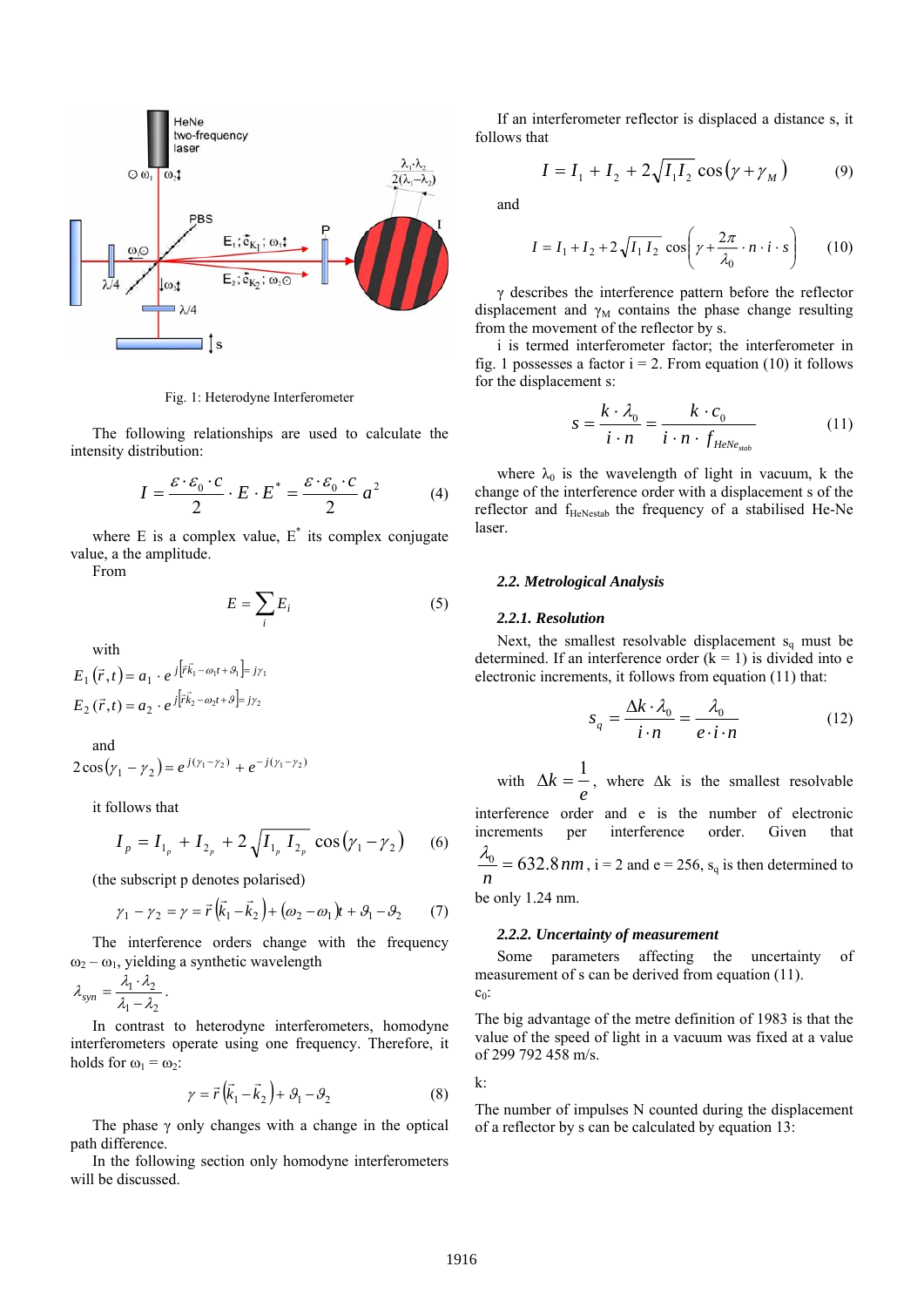$$
N = \frac{i \cdot e \cdot n}{\lambda_0} \cdot s \tag{13}
$$

Nonlinearities of the interpolation electronics must be considered when determining N. n:

With the help of the Edlen formula, the dependence of the refractive index of the air on air pressure, humidity and temperature can be compensated for within certain limits. The following relative uncertainty results from the empirically determined Edlen formular as well as from the measurement uncertainty of the sensors:

$$
\frac{\Delta n}{n} = 5 \cdot 10^{-8}
$$

This means that measurements over long ranges  $(> 30 \text{ mm})$ must take place in a vacuum, with a vacuum of  $10^{-3}$  bar being sufficient.

#### f<sub>HeNestab</sub>:

The frequency  $f_{\text{HeNestab}}$  must be known as indicated in equation (11). For this, the difference is determined between f<sub>HeNestab</sub> and the frequency of an iodine-stabilised He-Ne laser [3, 4], the frequency of which is coupled to the caesium frequency standard  $f_{cs133}$ . The wavelength of the iodine-stabilised He-Ne laser resulting from the traceable connection is  $\lambda_{\text{HeNe}} = 632.99139822$  nm with a relative standard uncertainty of  $2.5 \cdot 10^{-11}$  [4] (see fig. 2).



Fig. 2: Traceability of a stabilised He-Ne-Laser

Further influences affecting the measurement uncertainty of interferometric measurements must also be minded. Such influences can be caused for example by not observing the Abbe comparator principle or as a result of the instability of the metrological frame.

Both types of interferometers  $-$  i.e. those equipped with plane mirrors and those equipped with corner cube reflectors – are needed for applications in nanopositioning and nanomeasuring engineering. Only plane mirror interferometers allow the taking of three-dimensional coordinate measurements [5, 6].

## **3. THE DESIGN OF PLANE MIRROR INTERFEROMETERS**

Figure 3 shows the difference between a plane mirror interferometer of the state of the art (above) and the interferometer developed by our institute (below) [5, 6]. The most advantage of our plane mirror interferometer is that it has only one measuring beam. This fact is important for compliance with the Abbe comparator principle on all three measurement axes. The interferometer (above) needs two beams for having tilt invariance in a small angle range of the moving plane mirror.



Plane mirror interferometer of the state of the art



Plane mirror interferometer developed by the Institute of Process Measurement and Sensor Technology



Single, double and triple beam plane mirror interferometers can be applied in the nanomeasuring machine in order to measure and control the six degrees of freedom of the 3D-nanopositioning stage (see Fig. 4).



Fig. 4: Single, double and triple beam plane mirror interferometers

Figure 5 shows the photographs and the technical data of single, double and triple beam plan mirror interferometers. These interferometers have been developed by the Institute of Process Measurement and Sensor Technology in cooperation with the SIOS Meßtechnik GmbH.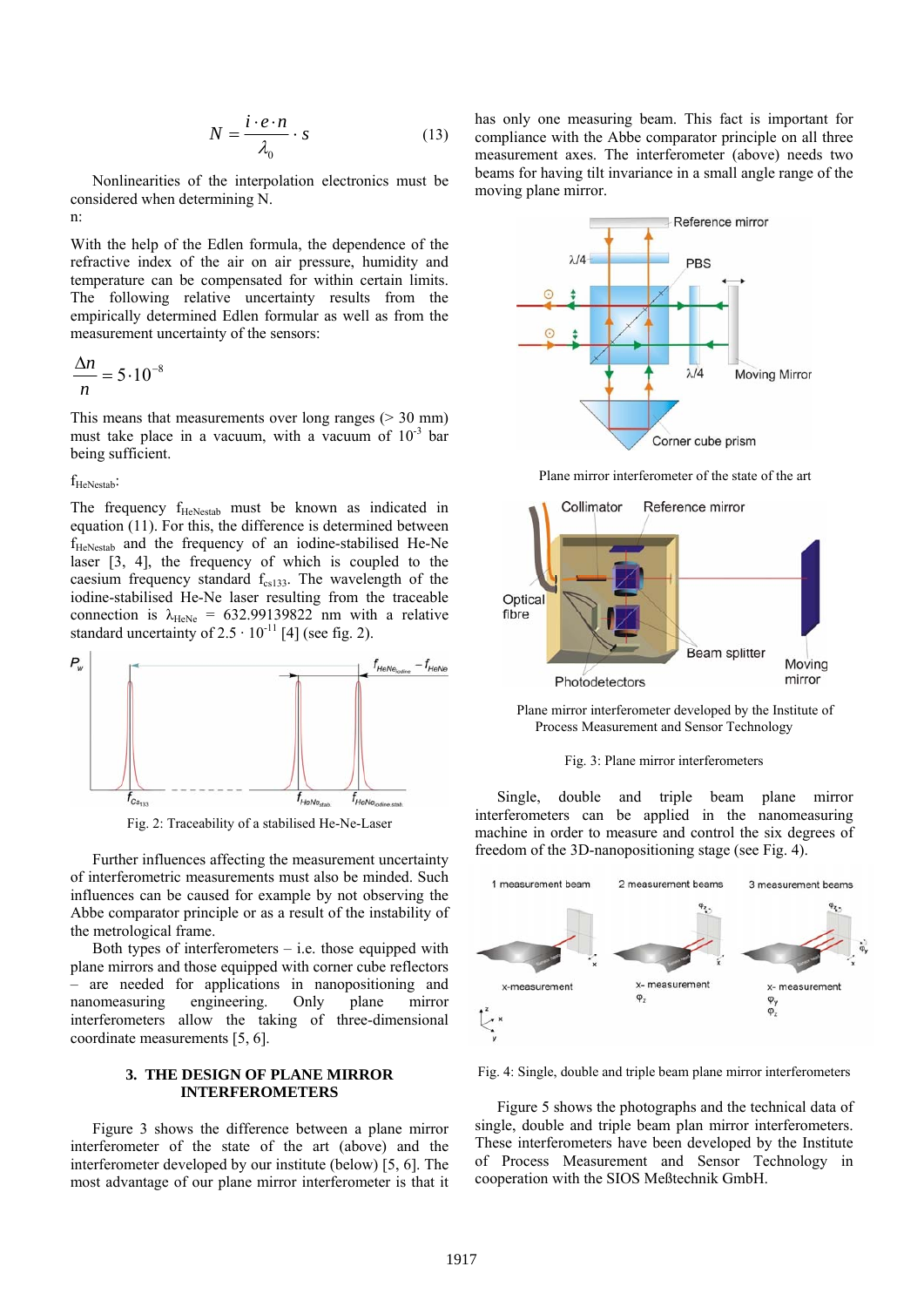



Single Beam Interferometer Measurement range: 2 n 1 nm;  $0.1$  nn Resolution:<br>Maximum moving-

600 mm/s

mirror translation

rate

Measurement range : 2 m Resolution:<br>Beam separation:<br>Angular measurement  $\pm 2$  ar range Angular r solution Angular measurement range with beam  $± 30$  arcmin focussing:



**Triple Beam Interfero** 

Double Beam Interferometer  $1 \text{ nm}$ ; 0,1 nm<br>2...4,  $\geq 10 \text{ mm}$  $\pm 2$  arcmin<br>0,1...0,01arc

Measurement ranges each axis<br>Resolution:  $2<sub>m</sub>$ 1 nm; 0,1 nm Beam separations: 12 mm Pitch and yaw measurement ranges:  $\pm 2$  arcmin Angular resolution: 0.02 arcsec

Fig. 5: Technical data of the plan mirror interferometers manufactured by SIOS Meßtechnik GmbH

## **4. SET-UP AND OPERATION OF THE NANOMEASURING MACHINE**

The nanomeasuring machine is shown in Figure 6.



Fig. 6: Nanomeasuring machine

Figure 7 illustrates the set-up of a nanomeasuring machine. The nanomeasuring machine consist of following main components:

- traceable linear and angular measurement instruments
- 3D-nanopositioning stage
- nanoprobes suitable for integration into nanomeasuring machine
- control equipment.

The nanomeasuring machine has been developed by the Institute of Process Measurement and Sensor Technology and manufactured by the SIOS Meßtechnik GmbH, Germany. The device implements sample scanning mode over a range of 25 mm x 25 mm x 5 mm with a resolution of 0,1 nm. The measurement uncertainty is about 3 nm. In

sample scanning mode the sample being measured is moved and measured dimensionally and remains in contact with the fixed probe system, which acts as a zero indicator.



Fig. 7: Set-up of a nanomeasuring machine (sample scanning mode

Both the metrology frame, which carries the measuring systems (interferometers), and the 3-D stage are arranged on a granite base. The upper Zerodur® plate (not shown in Fig. 7) of the metrological frame is constructed such that different nanoprobes can be easily installed and removed. A corner mirror is moved by the 3-D stage, which is built in a stacked arrangement. The separate stages consist of ballbearing guides and voice coil drives [7]. The corner mirror is measured and controlled by single, double and triple beam plane mirror interferometers.

The excellent performance of the nanomeasuring machine is based on three important characteristics: (1) the Abbe error-free arrangement of the laser interferometers, (2) the application of an effective concept for compensating the stage errors and (3) the nanoprobes' acting as zero-point indicators only.



Fig. 8: Abbe offset-free design of the nanomeasuring machine

The three laser interferometer measuring beams are reflected off the outer surfaces of the corner mirror, whereby the virtual extension of the reflected beams intersect at the point of contact between the specimen and the sensor (see Fig. 8). Because sample scanning mode is implemented in